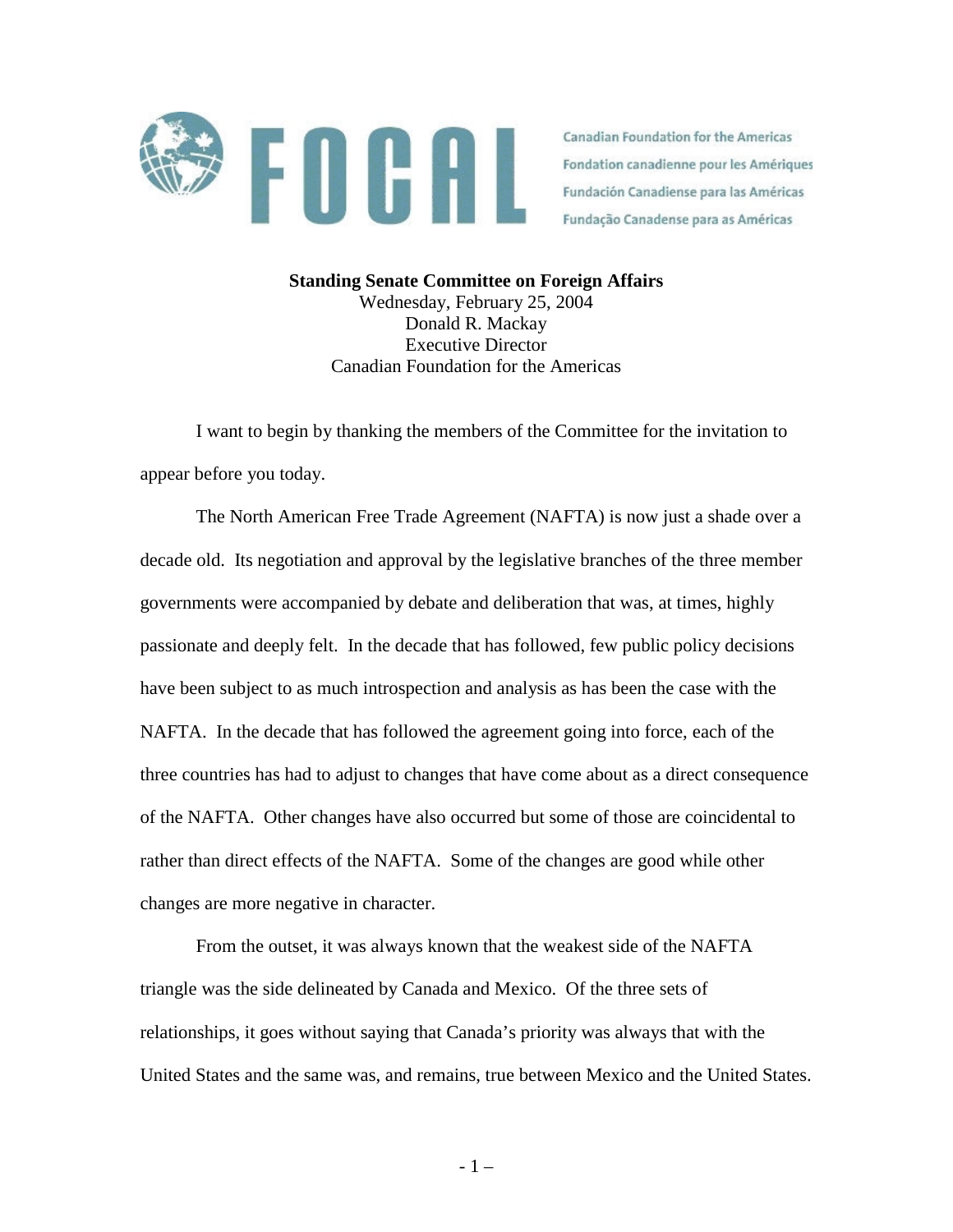Nevertheless, even on this front, we've seen some major developments. In 1994, the year that the NAFTA went into effect, Canadian exports to Mexico were just a shade over a billion dollars while Canadian imports from Mexico were \$4.5 billion. A decade later, Canadian exports to Mexico had more than doubled to \$2.2 billion in 2003, while our imports had tripled to \$12.1 billion.

 Canadian imports from the United States in 1994 were \$137.3 billion which grew to \$203.1 billion in 2003. On the export side of the ledger, Canadian exports to the US were \$183.3 billion in 1994 and have since grown to \$327.6 billion in 2003. The total trading relationship between Canada and the United States is, thus, over \$530 billion a year.

 On the United States – Mexican side of the triangle, we have witnessed an equally massive explosion of bilateral trade. In 1994, the United States exported a total of \$53.6 billion to Mexico while in that same year it imported \$51.5 billion from its southern neighbour. In 2002, the latest year available for US statistics, US exports had tripled to \$153.1 billion while imports had quadrupled to \$211.5 billion.

 A view of the magnitude of the changes is given by considering trade within the entire NAFTA region. Taking all three countries together, the total value of trade in 1994 was on the order of \$431.1 billion. By 2003, the total level of trade among the three countries was \$909.6 billion – just a shade under a trillion dollars.

 For an agreement that designed to reduce or eliminate barriers to trade and investment – and thereby help to increase overall economic activity – the NAFTA should be judged a success. Its commercial impact as measured by volumes and value of trade can and has been measured. As an agreement that influenced multilateral and regional

 $- 2 -$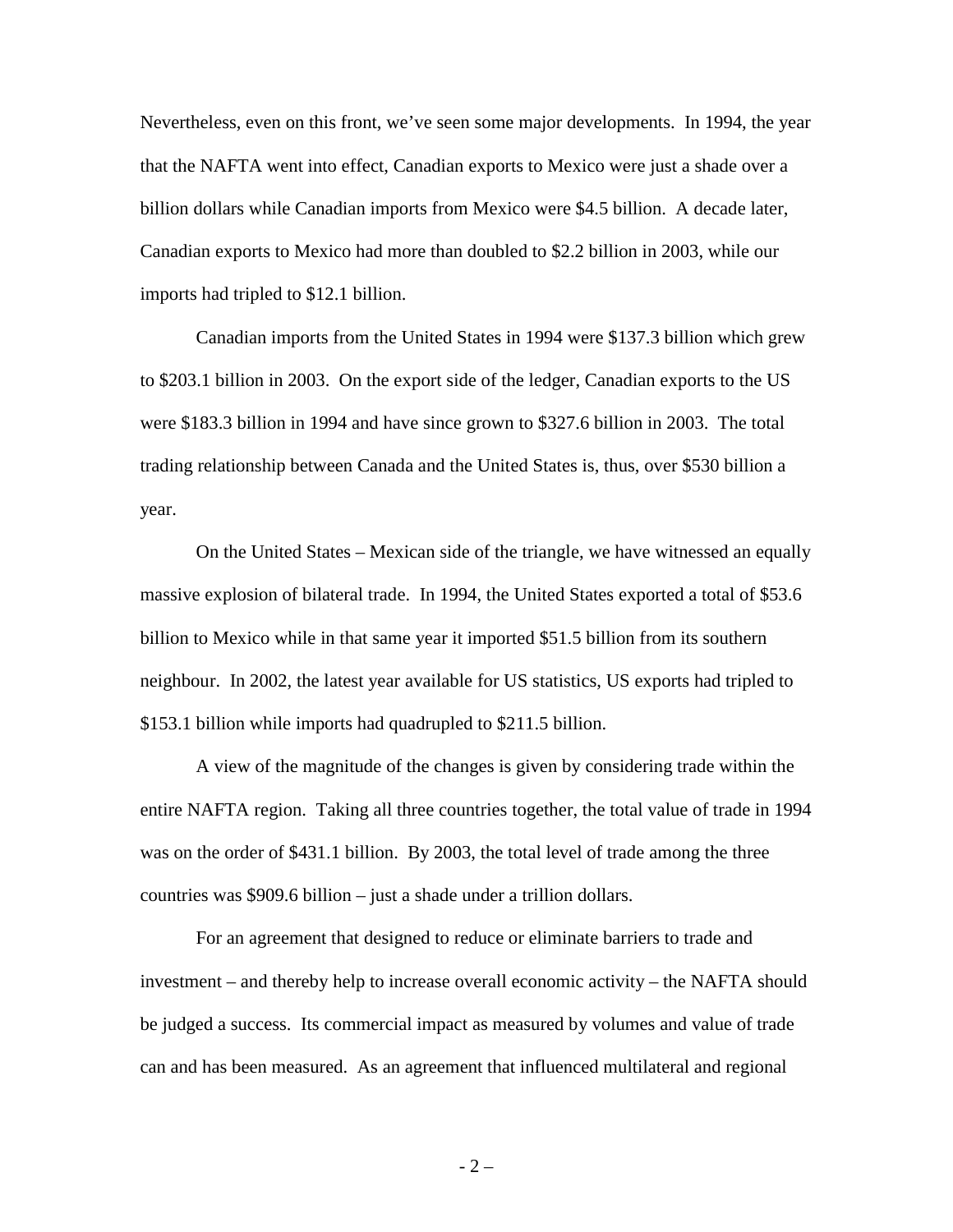developments in trade policy, the NAFTA has also proven to be beneficial. Many of NAFTA's provisions and approaches were replicated in the Uruguay Round agreements that established the World Trade Organization. The NAFTA model has been replicated not only by Mexico but by Canada as well (particularly with Chile and Costa Rica) and more recently by the United States. The NAFTA has helped countless companies and other economic agents to increasingly think first in regional and later in global terms.

One thing that remains clear is the fact that the NAFTA continues to be a highly controversial subject. While the level of controversy does vary from country to country and sector to sector, it is clear that a broad consensus on its impact remains elusive. For example, in the United States, *Newsweek* magazine commissioned a poll<sup>1</sup> last week in which Americans were asked:

**"In general, do you think that free trade agreements like NAFTA (the North American Free Trade Agreement) and the WTO (World Trade Organization) have been a good thing or a bad thing for the United States?"**

|      | Good<br><b>Thing</b> | <b>Bad</b><br><b>Thing</b> | <b>Mixed</b><br>(vol.) | Don't<br>Know |
|------|----------------------|----------------------------|------------------------|---------------|
|      | $\%$                 | ℅                          | $\%$                   | $\%$          |
| 2/04 | 28                   | 35                         | 11                     | 26            |

A decade ago, the United States approached the prospect of the NAFTA with mixed views. At the time, the division in public attitudes reminded many Canadians of our own domestic debate at the time of the Canada – U.S. FTA. On the Canadian side of the ledger, public attitudes have become more comfortable with the concept of trade liberalization which is probably a consequence of Canada's generally positive economic

 $\overline{a}$ 

<sup>&</sup>lt;sup>1</sup> Newsweek Poll conducted by Princeton Survey Research Associates, February 19 -20, 2004. The number of people surveyed was 1,019 and the poll has a margin of error of plus or minus 3 percent.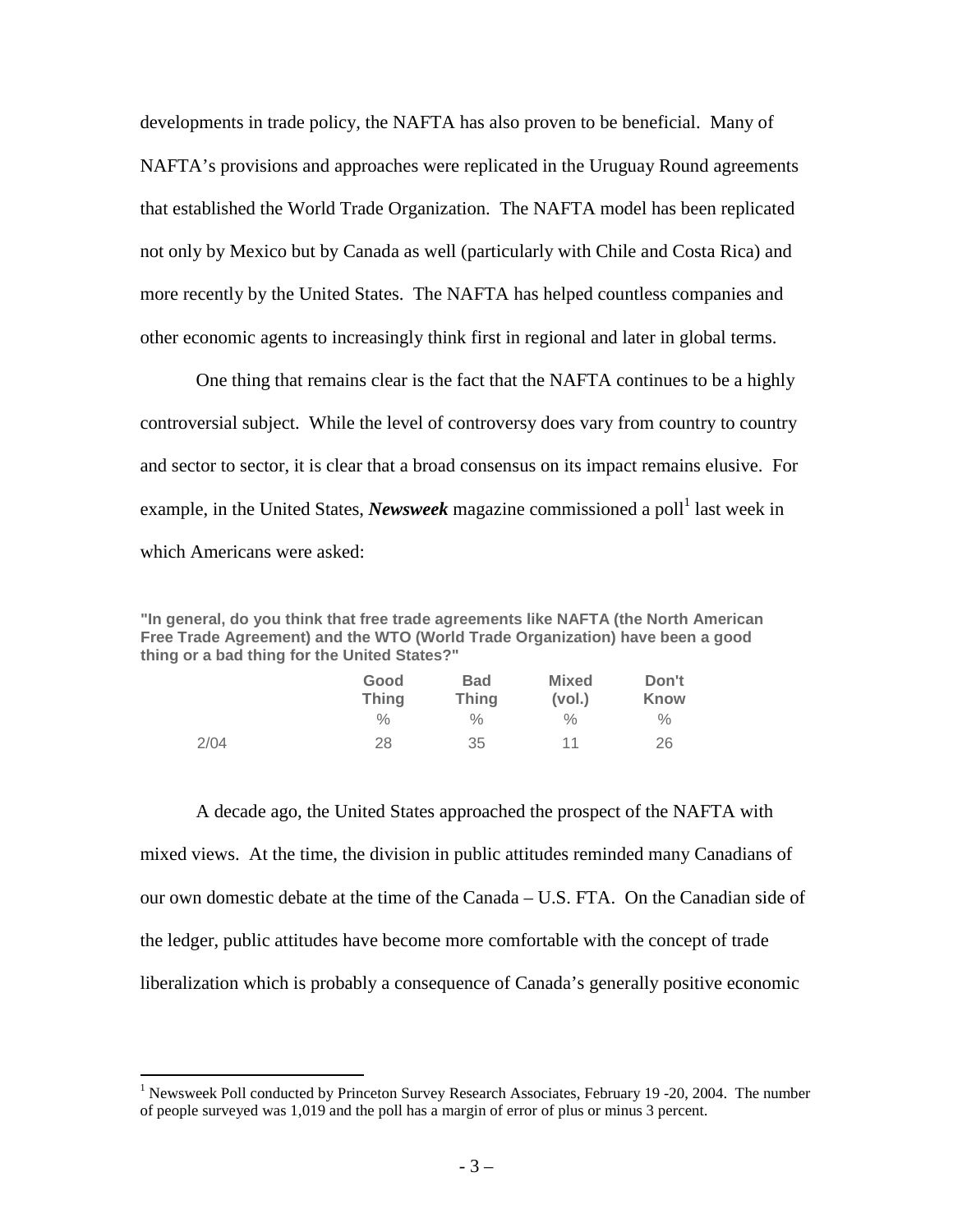conditions in the last decade. The US, however, remains highly divided on both the general and specific issue of trade liberalization.

As we all know, this is the political season in the United States and individuals are seeking policy positions that differentiate themselves from each other. In this regard it is interesting that – at least within the Democratic Party – the trade issue (and NAFTA specifically) is what differentiates the campaigns of Senators Kerry and Edwards.

Elsewhere in the U.S. one can witness influential commentators such as CNN's Lou Dobbs who have taken to focusing the spotlight on the so-called "outsourcing" of America. Within the Administration, the same Administration that fought for and gained the so-called "Trade Promotion Authority", one can also sense hesitancy with respect to trade policy practice. The political impossibility of the United States to offer up the sort of reforms to its agricultural subsidy policies (along with a similar inability in the European Union) has effectively stalled the Doha Round of WTO negotiations and has also cast a large shadow over the Free Trade Area of the Americas negotiations. On the trade front, little can be expected to originate from our American friends at least until 2005.

Finally in Mexico, in one sense the magnet for people's views on NAFTA, we have witnessed successive governments (Salinas, Zedillo and Fox) where the trade liberalization philosophy has taken strong root. Following the NAFTA, Mexican diplomats exploded out onto the world stage – eager to negotiate bilateral trade agreements with partners large and small. Mexico, in this sense, has been the prime "exporter" of the NAFTA model which has been replicated in more than a dozen other instances.

 $-4-$